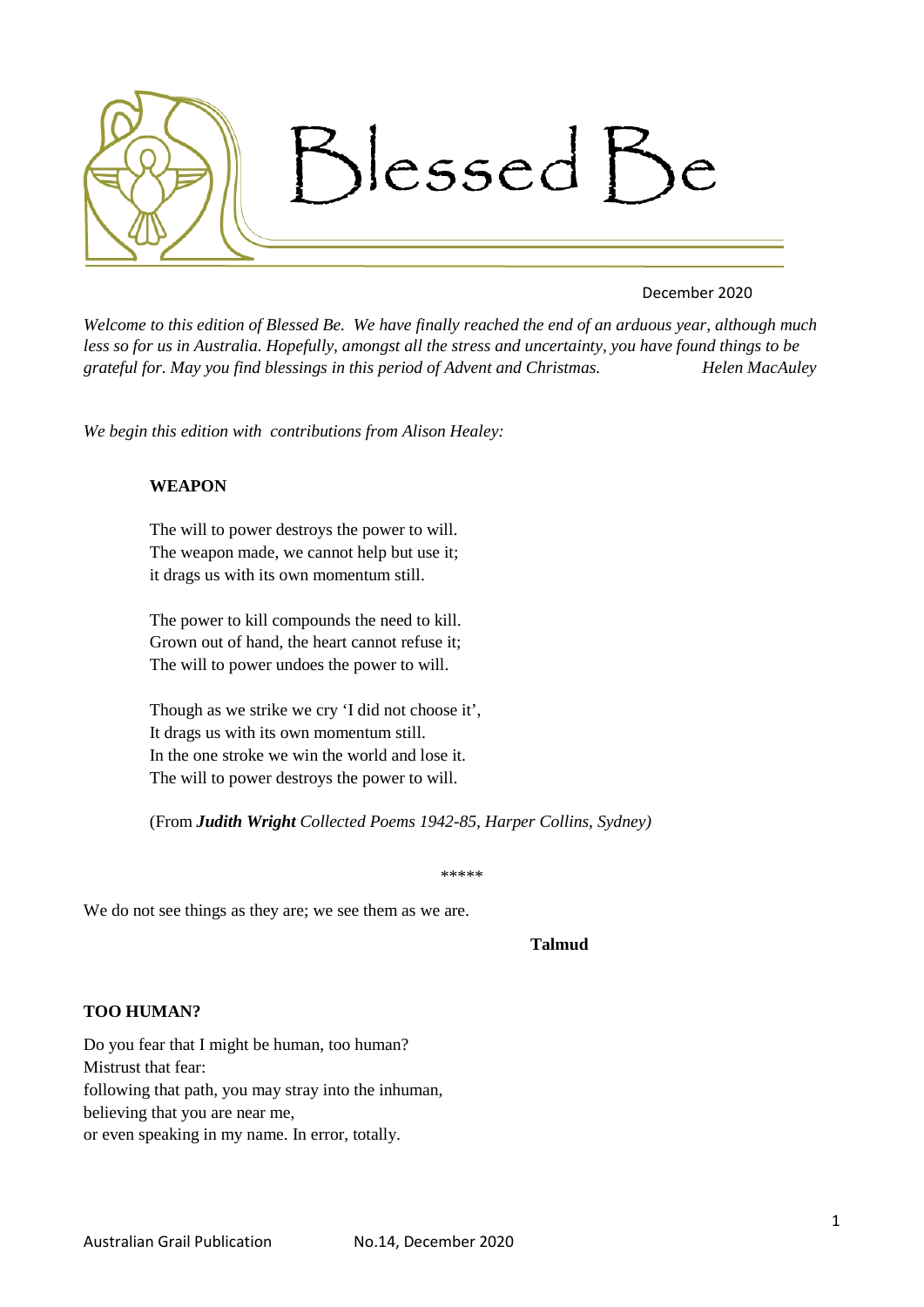If you wish to be close to me, become as human as possible. That is how you will be closest to me. For my distance is beyond all distance that you are able to create or grasp. So remain in your place. I am there.

*Maurice Bellet, in 'Le lieu de combats', Desclee, Paris, 1976*

*\*\*\*\*\**

*Next Judy Brown has sent us some pieces:*

## **A** *Maxine Shonk* **(OP) Prayer:**

May the Voice of God awaken you, moving your spirit to a heightened sense of Divine presence within and around you. May you always be aroused by the sound of your name on the lips of God, calling you to "take off your shoes" for the life you have been given is "holy ground".

May your "here I am Lord" echo in your experience of God and in your presence to those around you

May the voice of God awaken you to blessing.

\*\*\*\*\*

The purpose of politics is the promotion of justice and the common good.

In the better kind of politics the goods of humanity are for all, not just the rich.

We are fully a person when we are part of a people with respect for the individual.

\*\*\*\*\*

## *From Richard Rohr OFM:*

"The best of Conservative and Liberal positions:

\*Radical Traditionalists: They love their group enough to critique it but not enough to maintain their own integrity and intelligence. They have stopped overreacting and over defending. They are usually a minority

\*Conservatives need to let go of their illusions that they can order and control the world through religion, money, war and politics. True release of control to God will show itself in ccmpassion and generosity and

less boundary keeping.

\*Liberals must surrender their scepticism of leadership, order or authority to find what is good, healthy and deeply true about foundational order, experienced as a move towards humility and real community"

\*\*\*\*\*

"All things by immortal power, near and far within me linked are. Thou canst not stir a flower without troubling a star."

\*\*\*\*\*

" when you stumble, make it part of the dance."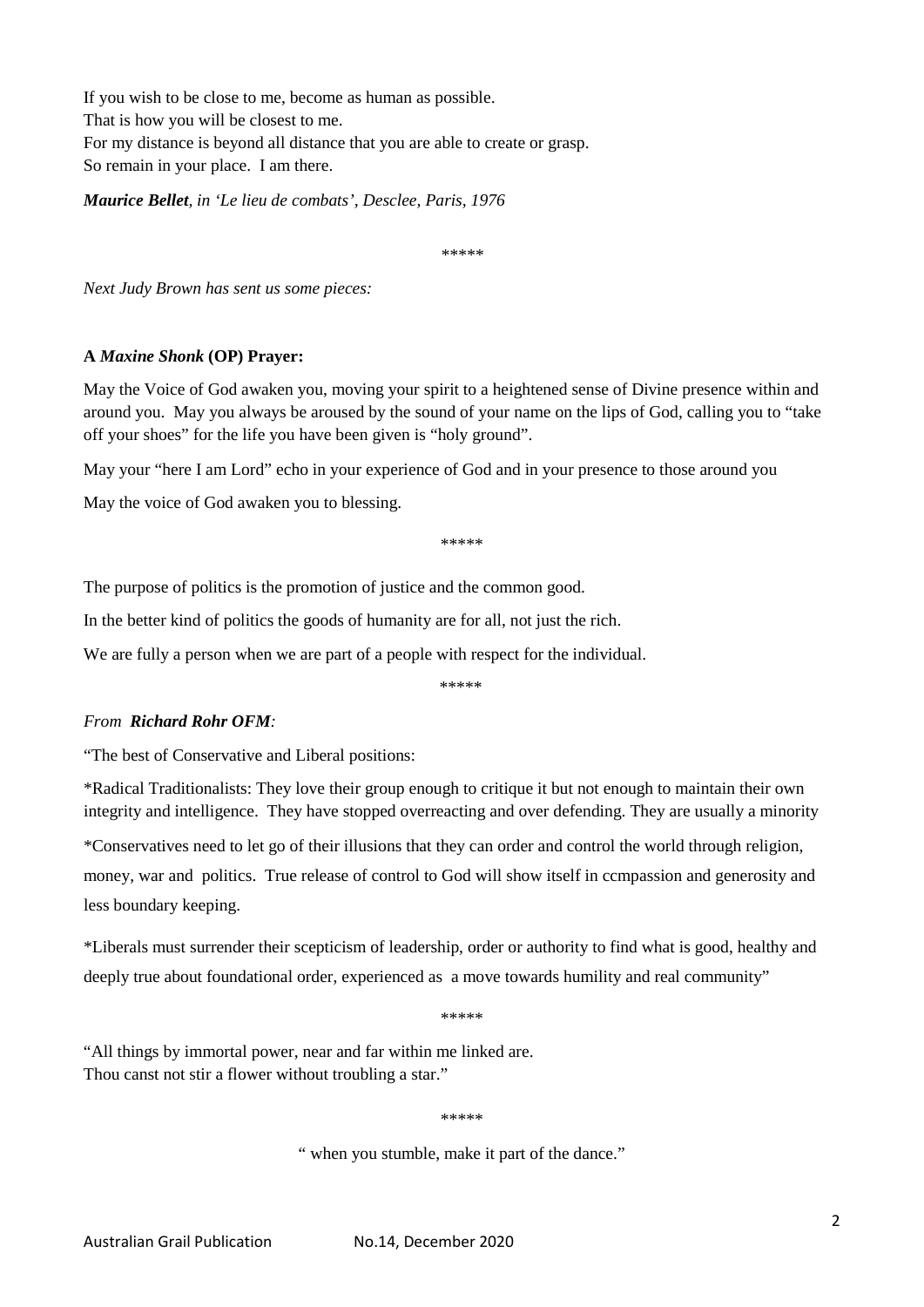#### *Poem by Rosslyn Nipperess of Crows Nest, Qld*:

There in shattering silence I touched a thread gossamer fine Delicately invisible in recesses beyond mind and time Drawing to the surface nourishment for the desert of the mind That has no earthly use of words, but in the conscious knowing and l eft to time Will nurture, grow and bear fruit of the Divine.

\*\*\*\*\*

*Sheila Hawthorn has contributed the following pieces:*

Ask the Holy Spirit for fortitude and the power to endure to go on in spite of opposition in spite of discouragement when it looks as though we are achieving nothing

> Ask the Holy Spirit for wisdom to be able to take the measure of things to know the right moment to act

Ask the Holy Spirit for understanding the power to see beneath the surface of event Realise fully what you are living for

Now look at the first words of the Lord's Prayer and you will find that the purpose of our lives is written there It is to bring about the Kingdom of God

*Fr James Van Ginneken SJ*, founder of The Grail.

#### **Universal Peace Invocation**

May there be peace in the heavenly region; May peace reign on the earth, and in the water; May all herbs be healing, and plants be peace giving; May there be harmony in the celestial objects; May peace pervade the whole universe; May that peace abide within us. Om Peace, Peace, Peace.

#### **Yajur Veda** 36:18

\*\*\*\*\*

#### **JUST A HOUSEWIFE**

I packed five cakes of bread and two small fishes, Sent him off, my youngest lad, To take his father's dinner to the field. Came back alone he did, all goggle-eyed.